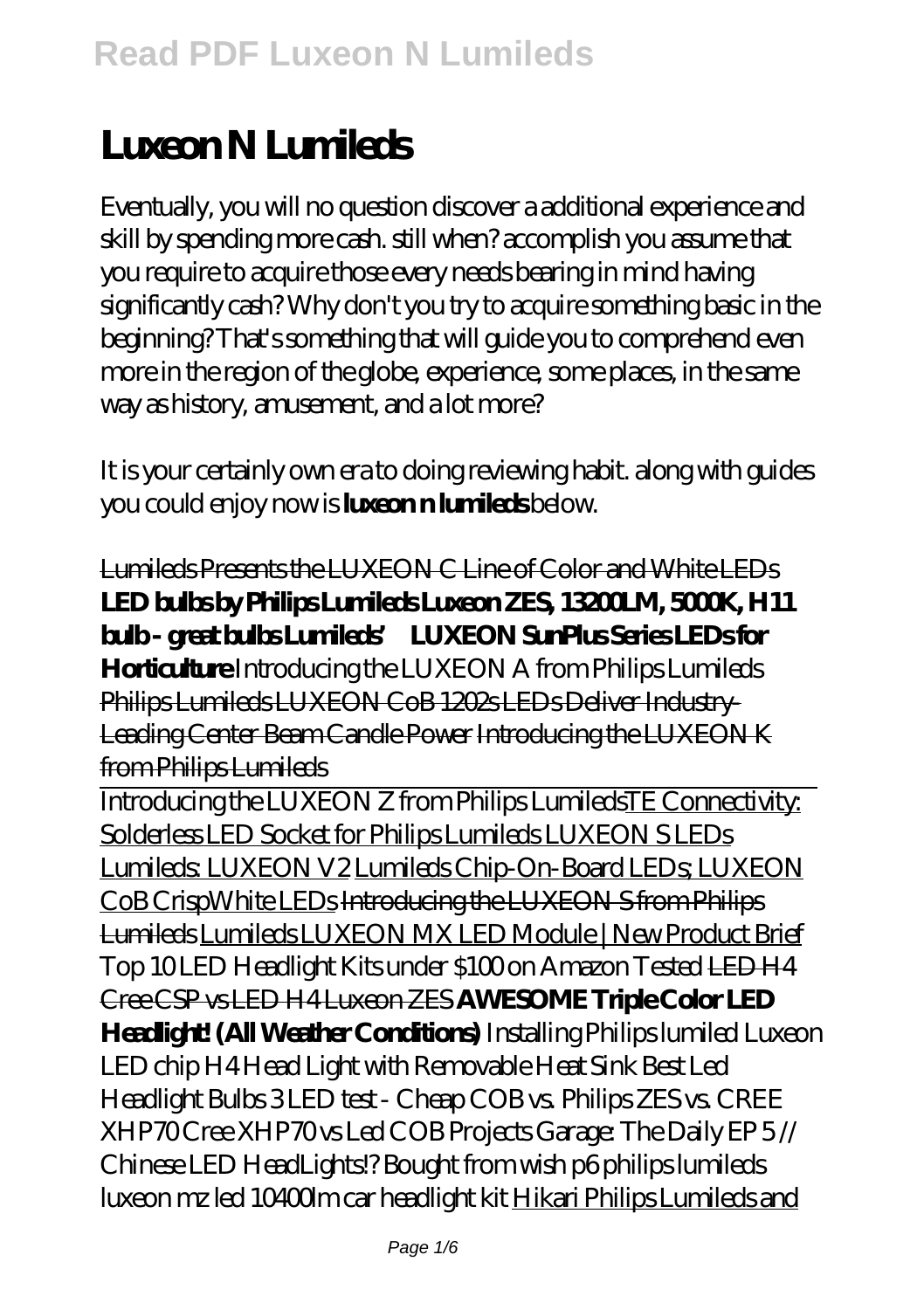Zdatt LED Headlight Review - Unboxing Madness 5 of 9 Introducing the LUXEON R from Philips Lumileds TE Connectivity: Solderless LED Socket for Philips Lumileds LUXEON K LEDs

LED bulb challenge - Cree XHP70 vs. Philips ZES Lumileds Luxeon Lumileds Color LEDs: A Full Spectrum For Architecture And

Entertainment Applications

TE Connectivity: LED Holder for Philips Lumileds LUXEON H LEDs Lumileds Luxeon 1208 COB LED module - how to select the correct LED cooler - thermal calculation

New This Week at Mouser Electronics – Philips Lumileds LUXEON® CoB High Uniformity \u0026 Efficiency LED How the LED-lighting solutions in the Rijksmuseum came about Luxeon N Lumileds

LUXEON N is compatible with industry standard off-the-shelf optics, minimizing design efforts and costs. The thermally optimized package achieves the lowest thermal resistance at  $2^{\circ}$  C  $\triangle$  W for high drive current system performance. These advantages provide total system design flexibility, making LUXEON N the ideal high power emitter choice for the

## LUXEON N

We would like to show you a description here but the site won't  $\lambda$ llow  $\mu$ s

## Lumileds

Luxeon N Lumileds Page 3/18. Bookmark File PDF Luxeon N Lumileds We would like to show you a description here but the site won't allow us. Lumileds - LUXEON LEDs Therefore, a LUXEON N with a lumen range of 290 to 300, SDCM bin of 5, CCT bin of 4000K and a forward voltage range of 2.65 to 2.85V has the following CAT code: V 5 5 X Luminous Flux Bins Page 4/18. Bookmark File PDF Luxeon N ...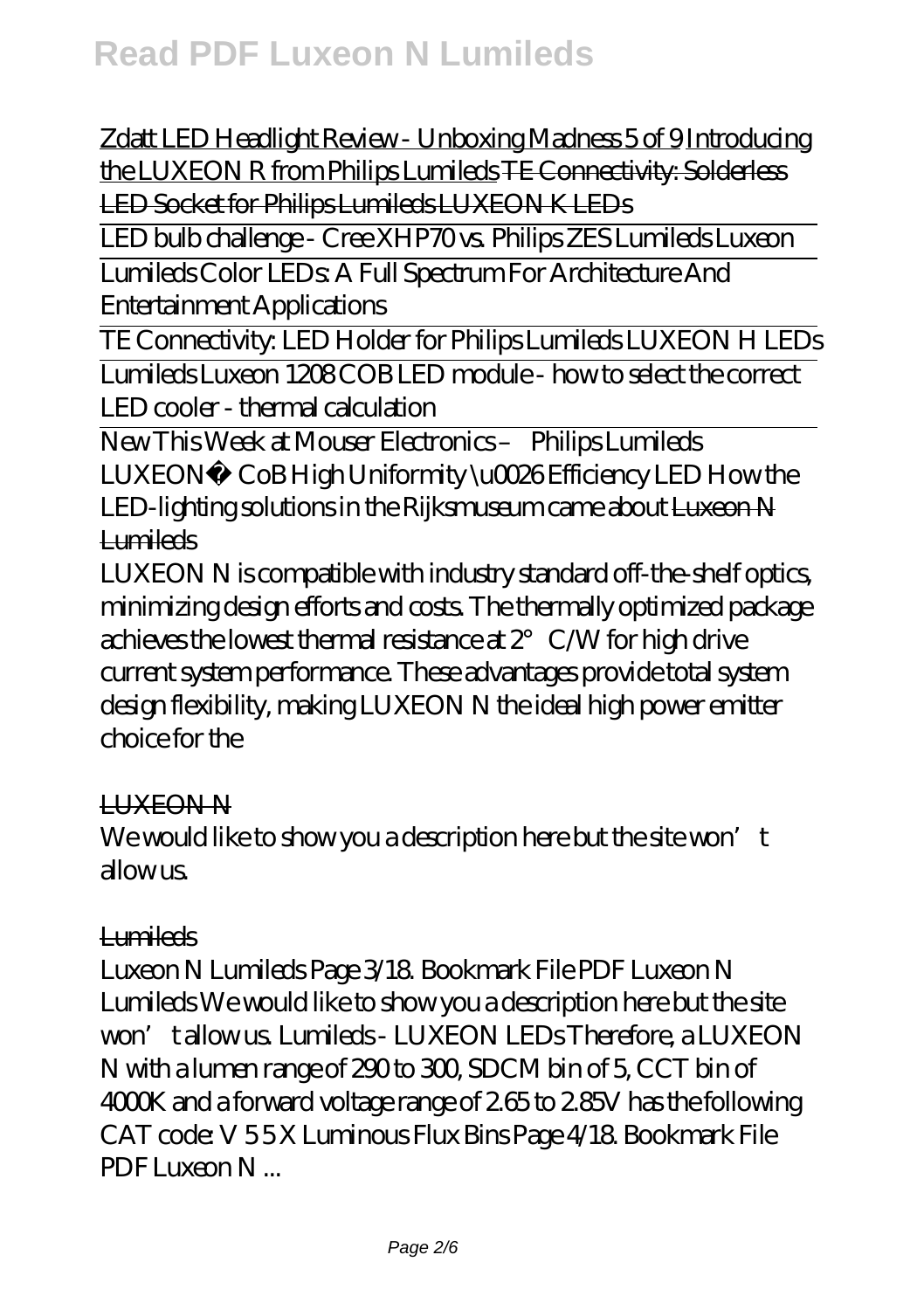#### Luxeon N Lumileds - modularscale.com

Luxeon N Lumileds Therefore, a LUXEON N with a lumen range of 290 to 300, SDCM bin of 5, CCT bin of 4000K and a forward voltage range of 2.65 to 2.85V has the following CAT code: V 5 5 X Luminous Flux Bins Table 5 lists the standard luminous flux bins for LUXEON N emitters. Although several bins are outlined, product availability in a LUXEON N ...

#### Luxeon N Lumileds - Maine Landscape Management

Where To Download Luxeon N Lumileds Luxeon N Lumileds We would like to show you a description here but the site won't allow us. Lumileds - LUXEON LEDs Therefore, a LUXEON N with a lumen range of 290 to 300, SDCM bin of 5, CCT bin of 4000K and a forward voltage range of 2.65 to 2.85V has the following CAT code: V 5 5 X Luminous Flux Bins Table 5

#### Luxeon N Lumileds - pplstakeholderreport.com

Luxeon N Lumileds We would like to show you a description here but the site won't allow us. Lumileds - LUXEON LEDs Therefore, a LUXEON N with a lumen range of 290 to 300, SDCM bin of 5, CCT bin of 4000K and a forward voltage range of 2.65 to 2.85V has the following CAT code: V 5 5 X Luminous Flux Bins Table 5 lists the standard luminous flux bins for LUXEON N emitters. Although several bins ...

## Luxeon N Lumileds ftp.ngcareers.com

Read Book Luxeon N Lumileds Luxeon N Lumileds Thank you completely much for downloading luxeon n lumileds.Most likely you have knowledge that, people have see numerous times for their favorite books in the same way as this luxeon n lumileds, but stop taking place in harmful downloads. Rather than enjoying a good PDF in the manner of a cup of coffee in the afternoon, otherwise they juggled in ...

Luxeon N Lumileds - static-atcloud.com Page 3/6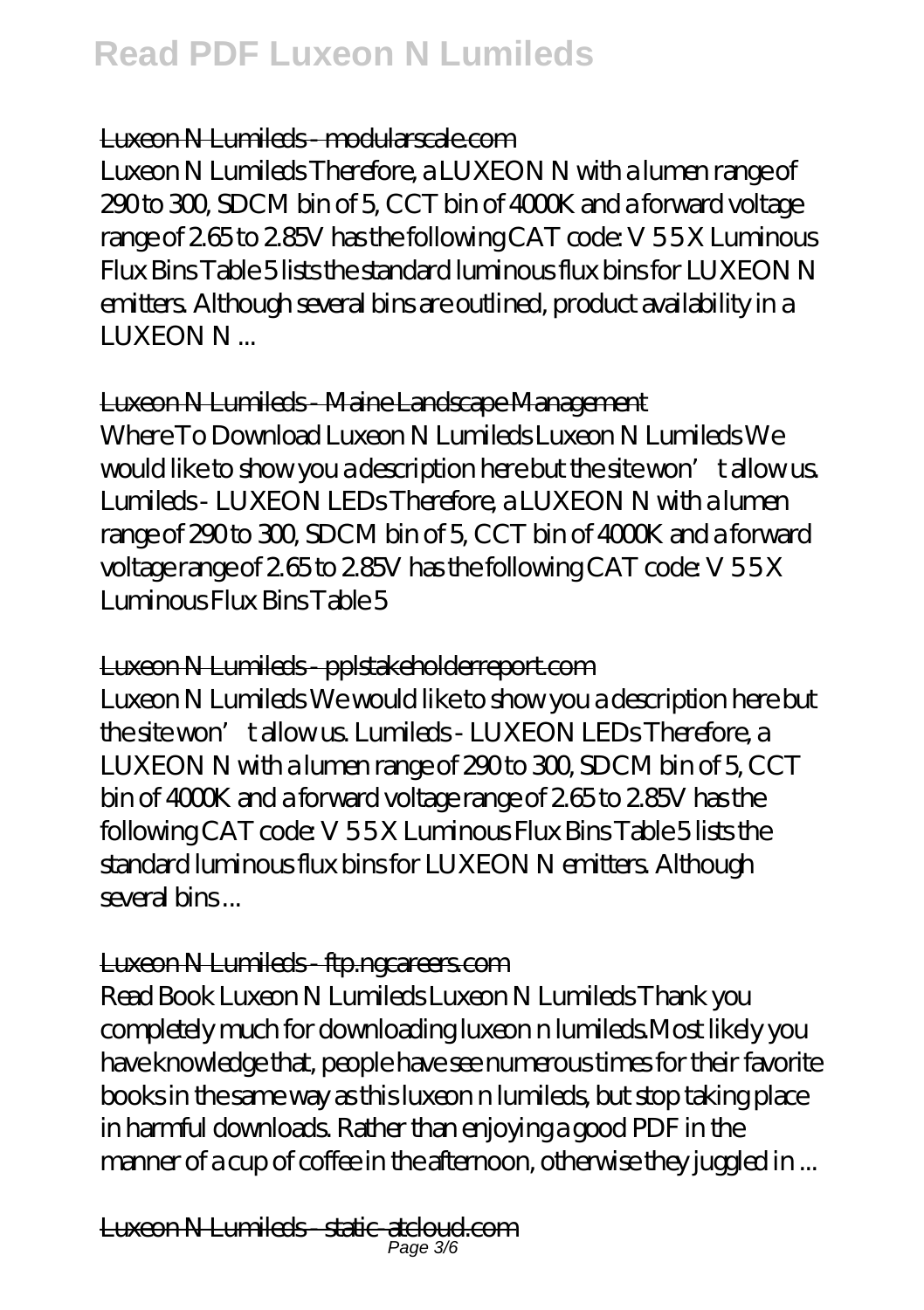Online Library Luxeon N Lumileds Luxeon N Lumileds Thank you entirely much for downloading luxeon n lumileds.Most likely you have knowledge that, people have look numerous times for their favorite books bearing in mind this luxeon n lumileds, but stop taking place in harmful downloads. Rather than enjoying a good book bearing in mind a cup of coffee in the afternoon, then again they juggled ...

## Luxeon N Lumileds - indivisiblesomerville.org

Lumileds supports the following bins for LUXEON Neo 0.5mm2: 1D, 2C, 3B and 4A. 2. LUXEON Neo color bins must be ordered by fine bin designators, shown below. H1 = 1A, 1B, 1C, 1D H2 =  $2A$ ,  $2B$ ,  $2C$ , 2D H3 = 3A, 3B, 3C, 3D H4 = 4A, 4B, 4C, 4D HC = 1D, 2C, 3B, 4A DS197 LUXEON Neo 0.5mm2 Product Datasheet 20180508 © 2018 Lumileds Holding B.V. All ...

LUXEON Neo - Philips Lumileds Lighting Company - PDF ... Lumileds LUXEON SunPlus Series LEDs are purpose-built for Horticulture applications. These LEDS are binned and tested based on Photosynthetic Photon Flux (PPF). They deliver precise light wavelengths and optimized spectra for improved crop yields. This makes them ideal for indoor and greenhouse farming. SunPlus Series LEDs offer higher efficiency than conventional lamps. This reduces energy ...

## LUXEON SunPlus Series LEDs - Lumileds | Mouser Luxeon Star LEDs is owned and operated by Quadica ® Developments Inc., a small, family owned Canadian company based in Lethbridge, Alberta. We have been selling high brightness LEDs and supporting products online since 2003. Our website features secure online ordering with no minimum order requirements and shipping virtually anywhere in the World.

# About Luxeon Star LEDs

By using the Co-Browse feature, you are agreeing to allow a support Page 4/6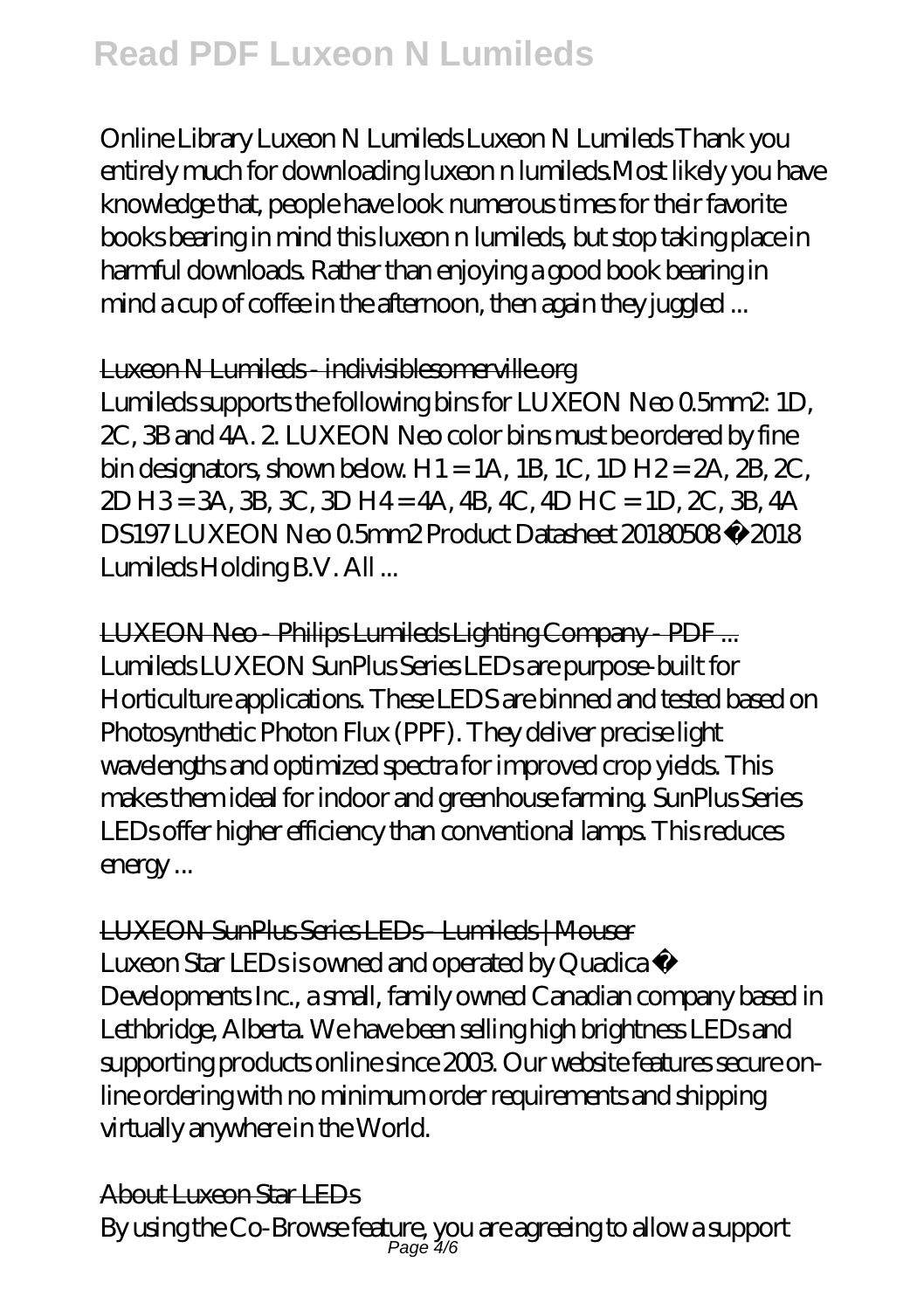representative from Digi-Key to view your browser remotely. When the Co-Browse window opens, give the session ID that is located in the toolbar to the representative.

# LUXEON IR Domed Line Datasheet - Lumileds | DigiKey

WHY Lumileds LUXEON IR LED Industry leading package performance • R th: As low as 2.8K/W for Compact and 2.5K/W for Domed version • Hot/Cold Factor : Outstanding H/C factor delivery better HOT performance and lumen maintenance • RG0 (Risk Free) Exempt Level Eye safety - IEC/EN 62471 Superb reliability performance • Tj max : 145oC • Premium performance with 10,000 hrs test data ...

## LUXEON IR Portfolio - Sensing

Lumileds LUXEON V High Power LEDs are designed to deliver maximum flux in a compact 4mm x 4mm footprint. These LEDs are manufactured using Patterned Sapphire Substrate (PSS) Chip Scale Package (CSP) technology. The LUXEON V LEDs offer a combination of high efficacy at high drive current with a low thermal resistance of 0.8°C/W. These LEDs feature 4800mA DC forward current and 2.84V typical ...

# LUXEON V High Power LEDs - Lumileds | Mouser

Lumileds Companies developing automotive, mobile, IoT and illumination lighting applications need a partner who can collaborate with them to push the boundaries of light. With over 100 years of inventions and industry firsts, Lumileds is a global lighting solutions company that helps customers around the world deliver differentiated solutions to gain and maintain a competitive edge.

# Lumileds Distributor | Mouser United Kingdom

Lumileds LUXEON C Color Line LEDs are an optically advanced portfolio of color and white LEDs. The LEDs are designed for flawless color mixing with one focal length for all colors. This provides Page 5/6